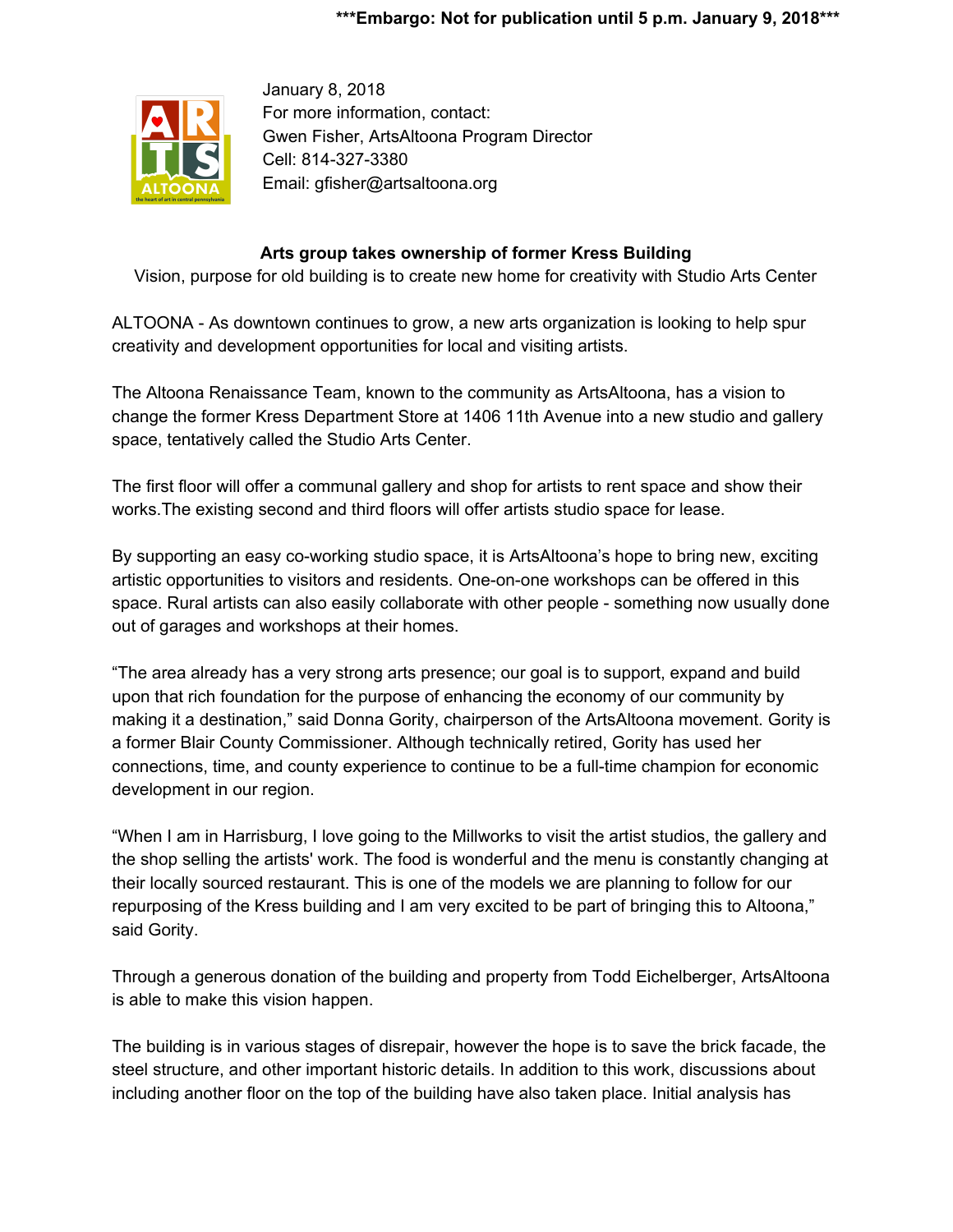indicated this will not pose a problem according to local engineering firms that have looked at the building.

Architecture students from Penn State University's University Park campus will be visiting the building as a part of the Sustainable Communities Collaborative. The students will create concept plans for the new building after touring downtown Altoona and will make sure important benchmarks such as parking, artists collaboration, accessibility, energy consumption and saving, and historic renovation work will be included in this semester-long project.

"We have identified a couple of minor problems with the building such as some asbestos and water damage, but we have been assured that the building's brick and steel structure can accommodate the reconstruction as we envision it," said Ken Decker, building chairperson and a constant innovator for ArtsAltoona. "Our hope is to make this building a cultural destination by providing studio space and galleries for working artists and an activities center for creative workshops. We also hope to add an additional floor for a farm-to-table restaurant, including a rooftop biergarten."

"This combination of an Arts and Culture oriented center along with a food and beverage provider has been incredibly successful for other communities and has led to tremendous business expansion for those communities. We want to replicate their success," said Decker. Decker has been working on this project since January 2017 and also works full-time as a financial consultant with NEXT Financial Group Inc.

ArtsAltoona will hold an unveiling of the Studio Arts Center on Tuesday, January 9, 2018, at 3 p.m. Due to expected cold weather, the announcement will take place at the Allegheny Ballet Company's fourth floor dance studio at 1415 11th Ave., Ste 2. Views from this facility will give the media and guests a chance to comfortably see the building from a unique perspective. Reception immediately to follow at Railroad City Brewing Company from 3:30-4 p.m.

Supporting Altoona and Blair County with the Studio Arts Center is a critical part of the mission for ArtsAltoona. The arts are the heart and soul of our community. By fostering access to arts, creativity and professional development for all artists and creatives in our area, at all skill levels and from all walks of life, we encourage a more open, diverse, and engaging interaction with our community, for residents and visitors alike.

This group has also initiated local projects such as a website and social media presence as ArtsAltoona.org, developed to bring artists together and to bring area events for the arts, culture, and history of our area into one location. Plans are also in the works for pop-up art gallery events in various neighborhoods in the area and an after school arts program which will start later this month. Information regarding activities coming up can be accessed from the ArtsAltoona Facebook page or through their weekly newsletter.

\*\*\*\*